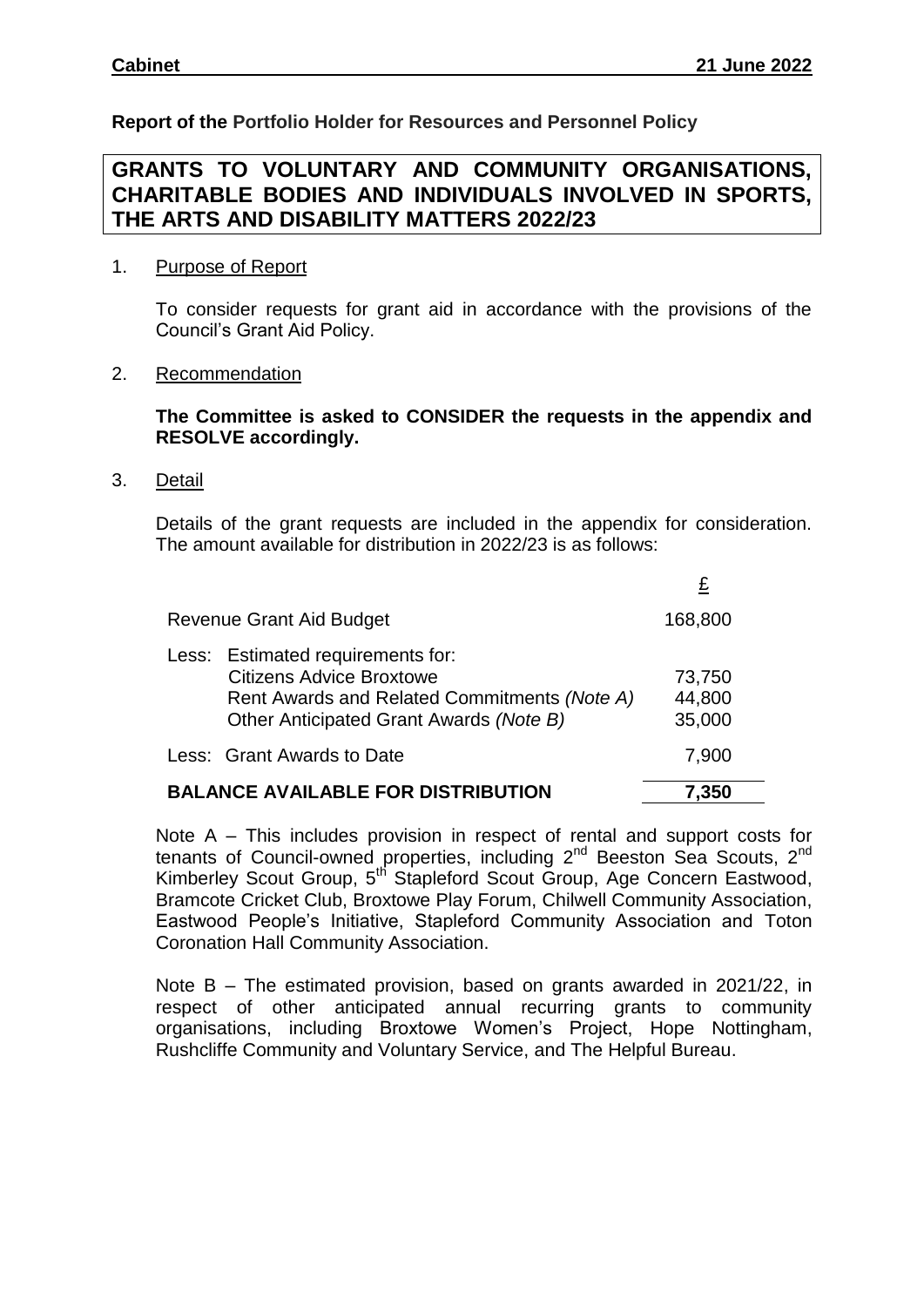## 4. Financial Implications

The comments from the Head of Finance Services were as follows:

Any grant awards will have to be met from the established grant aid budget shown in the table above. Members are reminded that they will need to suitably constrain grant awards in 2022/23 if the budget is not to be exceeded. The total 'cash' grant requested in this report is £3,000. The additional sums requested in this report, when compared to the previous year, would amount to £3,000 if all requests are fully supported.

### 5. Legal Implications

The Council is empowered to make grants to voluntary organisations by virtue of Section 48 Local Government Act 1985 (as well as other legislation). Having an approved process in line the legislation and the Council's Grant Aid Policy will ensure the Council's compliance with its legal duties.

### 6. Background Papers

Nil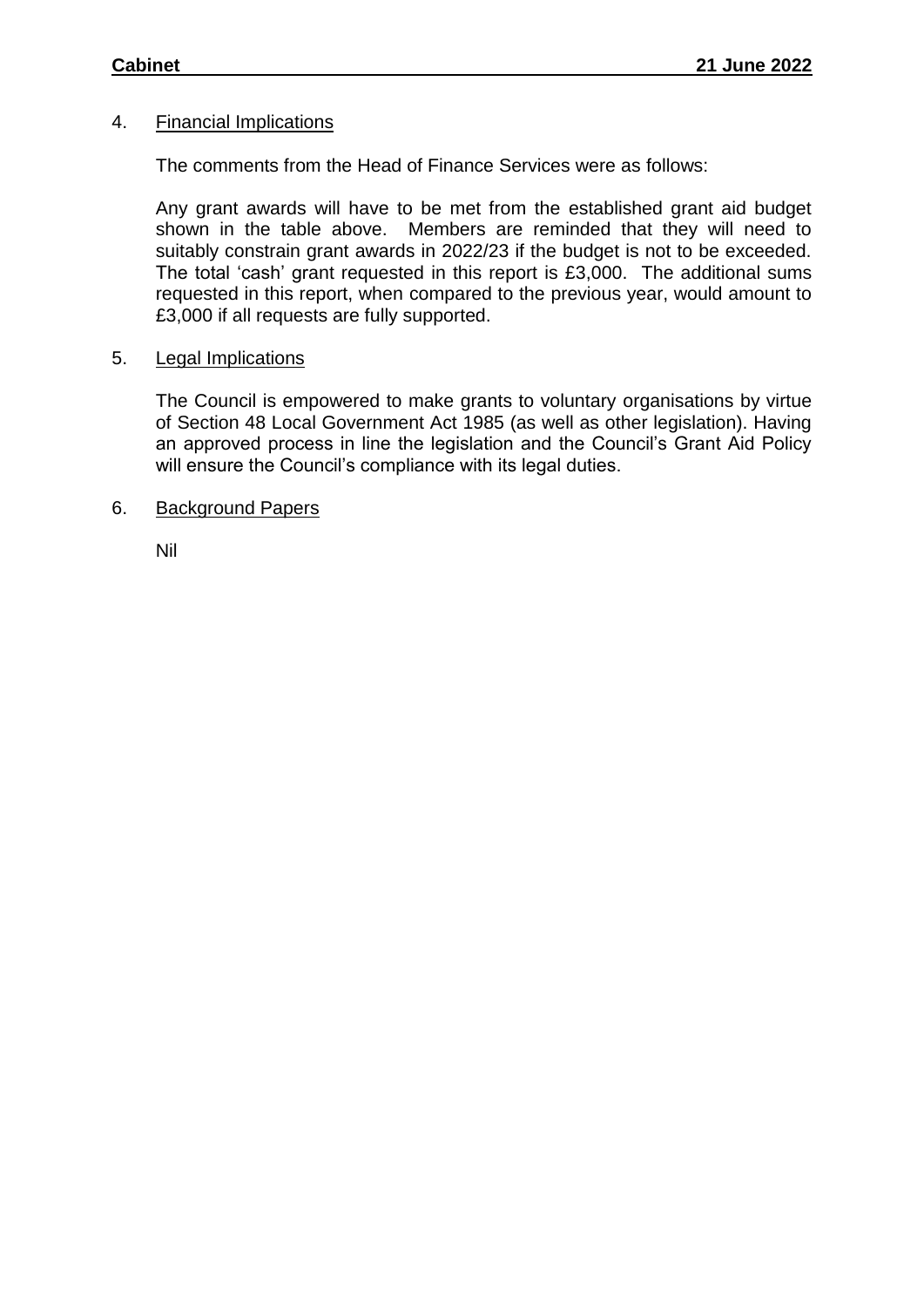**APPENDIX**

## Grant Award Requests

The following grant requests have been received for consideration in 2022/23:

|                                                       | Grant<br>Award<br>2021/22 | Grant<br>Request<br>2022/23 |
|-------------------------------------------------------|---------------------------|-----------------------------|
| Eastwood Food Bank (c/o Eastwood Volunteer<br>Bureau) | $\blacksquare$            | 3,000                       |
|                                                       | <b>Total</b>              | 3,000                       |

### **Age Concern Organisations, Citizens Advice Bureaux and Volunteer Bureaux**

### 1. EASTWOOD FOOD BANK (C/O EASTWOOD VOLUNTEER BUREAU)

Eastwood Volunteer Bureau ("the Bureau") is a company limited by guarantee and registered charity, incorporated in February 2002. Overall management of the charity is the responsibility of its trustees with day-to-day project activity managed by the Bureau Manager and Project Co-ordinators. All those involved in the Bureau consider themselves to be committed and passionate about its work with a responsibility to run all their schemes with efficiency and the most economic use of limited resources.

The Bureau states it primary objectives as being to provide charitable transport facilities for people who cannot use public transport because they are elderly, poor or disabled; the promotion of social inclusion amongst elderly or disabled people who are excluded or isolated from society because of age or infirmity; and the relief of poverty by the provision of a Food Bank. The Bureau defines its area of operations as 'North Broxtowe', including Awsworth, Brinsley, Cossall, Eastwood, Kimberley, Newthorpe, Nuthall, Watnall and surrounding areas.

These primary objectives are addressed through the Bureau's three core schemes: a Community Transport Scheme, a "Be-A-Friend" Scheme and a Food Bank with associated food parcel distribution scheme. It is for the third of these schemes, the Food Bank, that this report relates to.

The Food Bank, which is open Tuesdays and Fridays, supplies an average of 160 food parcels per month (2020-21). The Food Bank remained open throughout the Covid-19 pandemic and associated 'lockdown' periods due to the work of ten volunteers who continued to work two mornings a week throughout.

#### Financial Information

The most recent Annual Report and Financial Statements for Eastwood Volunteer Bureau have been reviewed. In the year ending 31 March 2021, the